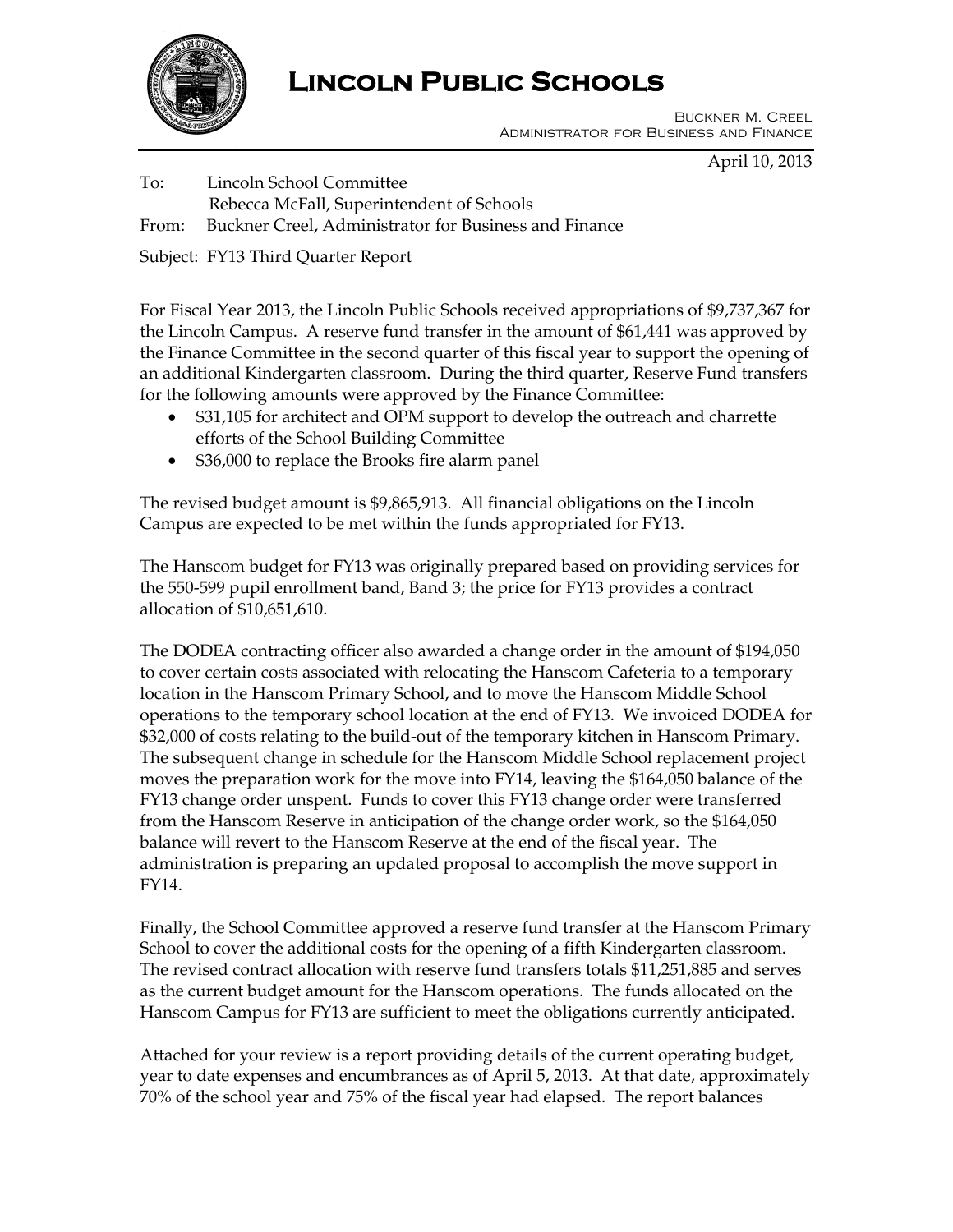include payrolls through April 2, 2013, reflecting wages through March 22, 2013. The report now includes a column ("Original FY13 Operating Budget") showing the budget at the time of the FY13 accounting start-up on August 13, 2012, before the beginning of the school year. Also included is a report showing key budget lines we currently track in greater detail. This report compares this year's "burn rate" with the comparable period from the last fiscal year for selected budget lines of special interest.

Several comments on specific expense categories follow.

### **Lincoln Campus**

General. Legal expenses are significantly below the anticipated expenditure level for this point in the school year. Special Education out-of-district expenses (OOD) to-date appear low, as they appeared at this time last year, and only 77.5% of the OOD budget has been encumbered or spent,

Utilities.This winter has been colder than the past winter. To date, the degree-days for this heating season are 17% above the degree-days for the 2011-12 heating season. I currently project that the heating costs will equal or exceed slightly the amount budgeted for natural gas, potentially releasing a portion of the \$12,000 Town reimbursement for return, depending on the temperature pattern for the remainder of the school year. The FY13 electricity costs are projected to equal the budgeted amount.

Long-term Substitutes. The number of maternity and medical leaves has required support from long-term substitutes at a level above that provided in the budget. The original budget for this category was \$40,000 which was revised to \$115,245, so the current additional amount for this category is \$75,245. The additional amount required will increase in the next quarter as more leaves become active.

The deficit in the long-term substitutes is offset in part from the amounts released from employee budgets unspent because a portion of these leaves is often unpaid. The remainder is covered through amounts resulting from other personnel actions.

### **Hanscom Campus**

General. Legal expenses and long-term substitutes are significantly below the anticipated expenditure level for this point in the school year.

Utilities**.** Last fall, the Hanscom Public Works Squadron determined that the gas meter serving the Hanscom Schools was defective, and has not billed us for natural gas since July. Further, we have not received any utility bills since December 2012, which we understand results from the Base desire to operate under the new natural gas meter for several months, coupled with delays in getting the HAFB CY13 utility rates approved. As a consequence, expenditures for utilities, particularly natural gas, are behind. We anticipate that catch-up bills will be provided before the end of June.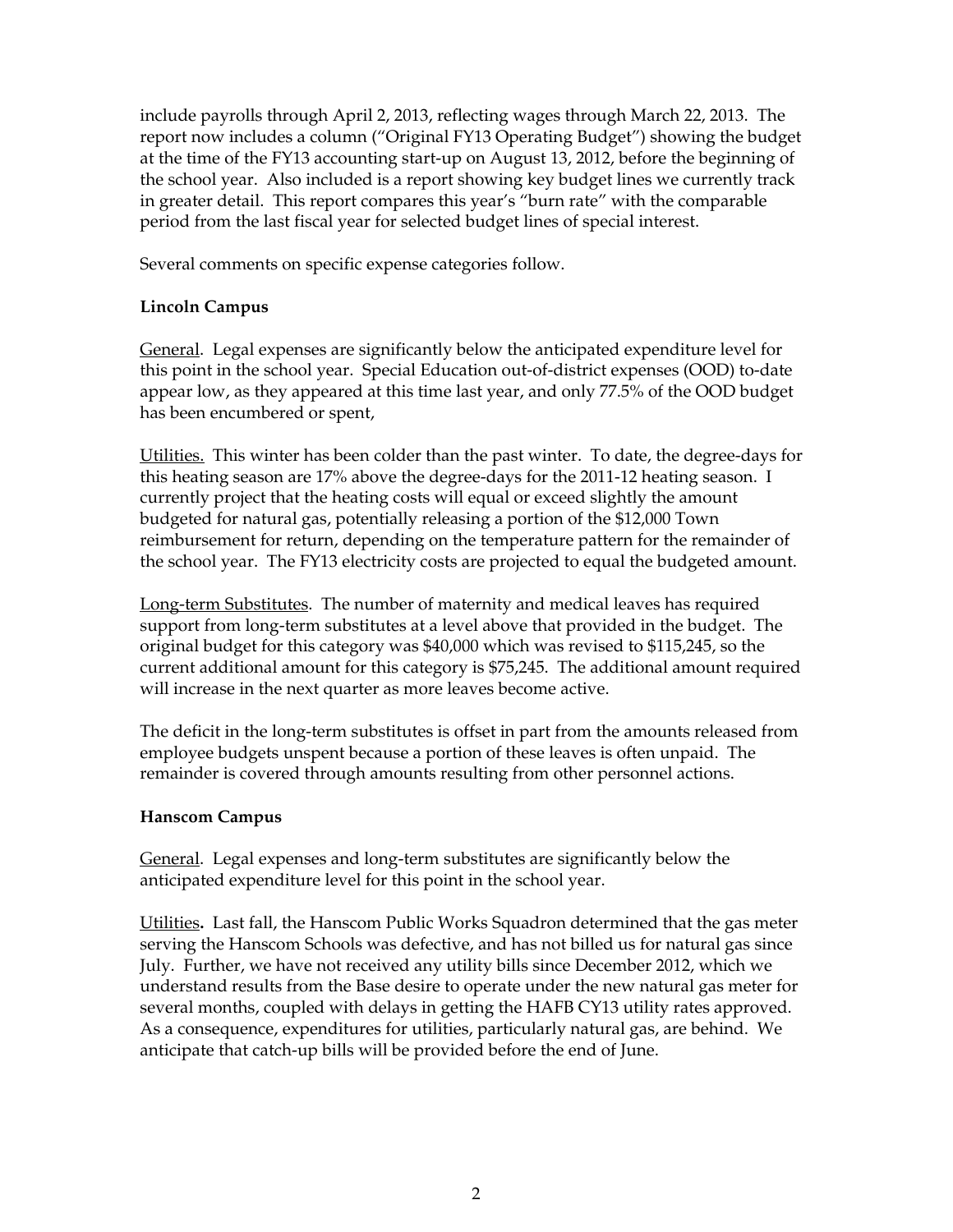Benefits. Employee health insurance expenses are projected to exceed the budget amount by \$19,400. This shortfall will be covered by funds released from the unemployment insurance line, where expenses are much lower than anticipated.

Please contact me at 259-2623 or **bcreel@lincnet.org** should you have any questions about the enclosed information.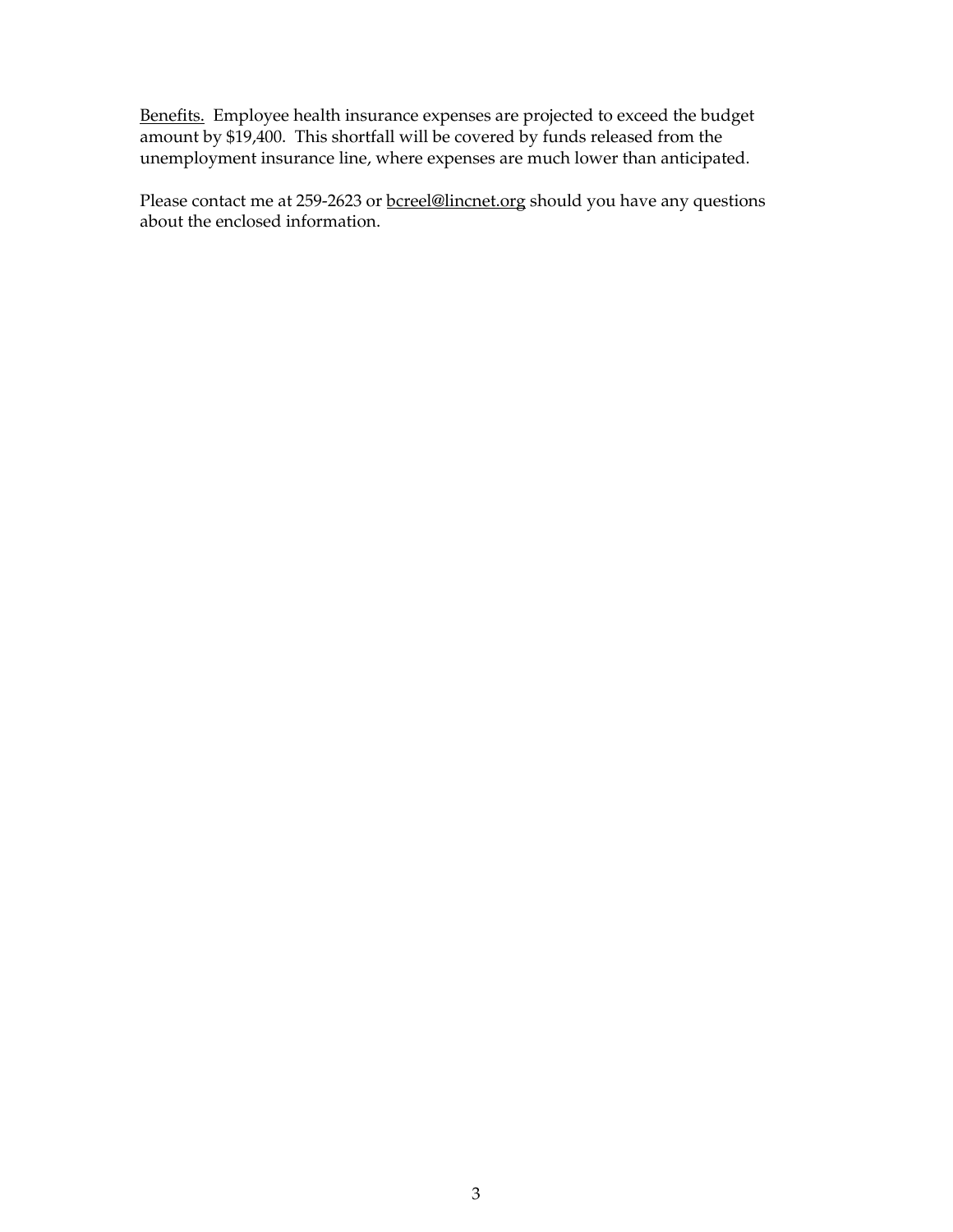#### **Lincoln Campus FY 2013 OPERATING BUDGET -- STATUS REPORT 3rd Quarter**

**as of April 5, 2013**

|                                                  |    | Original FY13              |             | <b>Revised FY13</b>        |                | Expended  |             |                | Expended & Encumbered | % of total |        |
|--------------------------------------------------|----|----------------------------|-------------|----------------------------|----------------|-----------|-------------|----------------|-----------------------|------------|--------|
| <b>Expense Category</b>                          |    | Operating<br><b>Budget</b> |             | Operating<br><b>Budget</b> |                | Amount    | Percent     |                | Amount                | Percent    | budget |
| School Committee                                 | \$ | 4,735                      | \$          | 9,375                      | \$             | 8,029     | 85.6%       | $\mathfrak{s}$ | 9,249                 | 98.7%      | 0.10%  |
| Personnel                                        |    |                            |             |                            |                |           |             |                |                       |            |        |
| Administrator Salaries                           | \$ | 737,105                    | \$          | 737,039                    | \$             | 526,815   | 71.5%       | $\mathfrak{S}$ | 734,918               | 99.7%      | 7.47%  |
| Professional Salaries (Teachers, Nurses, etc.)   |    |                            |             |                            |                |           |             |                |                       |            |        |
| • Regular salaries                               | \$ | 5,503,388                  | \$          | 5,483,485                  | $\mathbf S$    | 3,617,146 | 66.0%       | \$             | 5,479,946             | 99.9%      | 55.58% |
| • Stipends (leadership & mentoring)              | \$ | 190,212                    | \$          | 190,714                    | \$             | 119,658   | 62.7%       | \$             | 183,860               | 96.4%      | 1.93%  |
| • Substitutes (daily & long-term)                | \$ | 105,000                    | \$          | 180,245                    | \$             | 99,285    | 55.1%       | $\mathfrak{S}$ | 157,770               | 87.5%      | 1.83%  |
| • Misc. Salaries (see note 1)                    | \$ | 504,657                    | \$          | 475,673                    | \$             | 69,021    | 14.5%       | \$             | 85,454                | 18.0%      | 4.82%  |
| Paraprofessionals Wages                          |    |                            |             |                            |                |           |             |                |                       |            |        |
| • Special Education Tutors                       | \$ | 67,563                     | \$          | 62,064                     | \$             | 32,369    | 52.2%       | \$             | 46,572                | 75.0%      | 0.63%  |
| • Instructional Assistants                       | \$ | 153,376                    | $\mathbf S$ | 176,532                    | $\mathbf S$    | 110,278   | 62.5%       | $\mathfrak{S}$ | 169,269               | 95.9%      | 1.79%  |
| • Other paraprofessionals                        | \$ | 66,470                     | \$          | 65,697                     | \$             | 45,671    | 69.5%       | \$             | 65,697                | 100.0%     | 0.67%  |
| Support Staff                                    |    |                            |             |                            |                |           |             |                |                       |            |        |
| • Secretaries                                    | \$ | 352,655                    | \$          | 359,499                    | \$             | 261,462   | 72.7%       | \$             | 359,490               | 100.0%     | 3.64%  |
| • Facilities, Maintenance & Custodial Staff      | \$ | 391,971                    | $\mathbf S$ | 392,008                    | $\mathbf S$    | 273,446   | 69.8%       | $\mathfrak{s}$ | 386,534               | 98.6%      | 3.97%  |
| • Overtime                                       | \$ | 21,125                     | \$          | 21,125                     | \$             | 13,905    | 65.8%       | \$             | 13,905                | 65.8%      | 0.21%  |
| Professional & Staff Development                 | \$ | 47,926                     | \$          | 53,178                     | \$             | 34,102    | 64.1%       | \$             | 41,939                | 78.9%      | 0.54%  |
| Supplies, Equipment & Services                   |    |                            |             |                            |                |           |             |                |                       |            |        |
| <b>In-District Transportation</b>                | \$ | 350,000                    | \$          | 350,000                    | \$             | 218,400   | 62.4%       | \$             | 350,000               | 100.0%     | 3.55%  |
| Out of District Special Education Transportation | \$ | 1,000                      | \$          | 1,000                      | \$             |           | 0.0%        | $\mathfrak{S}$ | 38                    | 3.8%       | 0.01%  |
| Special Education Tuition (OOD & collaboratives) | \$ | 238,504                    | \$          | 238,504                    | \$             | 128,333   | 53.8%       | \$             | 184,813               | 77.5%      | 2.42%  |
| General Supplies and Materials                   |    |                            |             |                            |                |           |             |                |                       |            |        |
| • Textbooks                                      | \$ | 17,618                     | \$          | 17,588                     | \$             | 13,647    | 77.6%       | \$             | 13,718                | 78.0%      | 0.18%  |
| • Other Published Materials                      | \$ | 62,313                     | \$          | 69,149                     | \$             | 49,120    | 71.0%       | \$             | 54,666                | 79.1%      | 0.70%  |
| • Durable Goods and Equipment                    | \$ | 75,180                     | \$          | 77,851                     | \$             | 46,054    | 59.2%       | \$             | 56,350                | 72.4%      | 0.79%  |
| • Consumable Supplies                            | \$ | 111,101                    | \$          | 106,034                    | \$             | 60,196    | 56.8%       | \$             | 76,075                | 71.7%      | 1.07%  |
| • Contracted Services                            | \$ | 186,236                    | \$          | 142,795                    | \$             | 51,562    | 36.1%       | \$             | 77,592                | 54.3%      | 1.45%  |
| Facilities & Maintenance                         |    |                            |             |                            |                |           |             |                |                       |            |        |
| • Utilities -- heat                              | \$ | 168,000                    | \$          | 168,000                    | $\mathbf S$    | 120,200   | 71.5%       | \$             | 153,000               | 91.1%      | 1.70%  |
| • Utilities -- electricity                       | \$ | 170,000                    | \$          | 170,000                    | \$             | 106,557   | 62.7%       | \$             | 168,000               | 98.8%      | 1.72%  |
| • Utilities -- water, sewer, telephones          | \$ | 39,903                     | \$          | 39,903                     | \$             | 11,372    | 28.5%       | $\mathfrak{S}$ | 24,996                | 62.6%      | 0.40%  |
| • Maintenance Services & Supplies                | \$ | 96,650                     | \$          | 197,541                    | \$             | 107,074   | 54.2%       | \$             | 164,879               | 83.5%      | 2.00%  |
| • Custodial Services & Supplies                  | \$ | 33,239                     | \$          | 39,789                     | \$             | 27,658    | 69.5%       | \$             | 31,808                | 79.9%      | 0.40%  |
| Other expenses (see note 2)                      | \$ | 41,440                     | \$          | 41,125                     | \$             | 14,715    | 35.8%       | \$             | 16,672                | 40.5%      | 0.42%  |
| TOTALS (see note 3)                              | \$ | 9,737,367                  | \$          | 9,865,913                  | $\mathfrak{S}$ | 6,166,074 | $62.5\%$ \$ |                | 9,107,210             | 92.3%      | 100.0% |

**Notes** 

1. Includes personnel control, home/hospital teaching, certain curriculum development & instrumental instruction salaries.

2. Includes (but not limited to) postage, legal expenses including settlements, advertising, printing, permits,etc.

3. Includes Reserve Fund transfers of \$61,441 (4th Kindergarten classroom), \$31,105 (SBC support) and \$36,000 (Brooks fire alarm panel)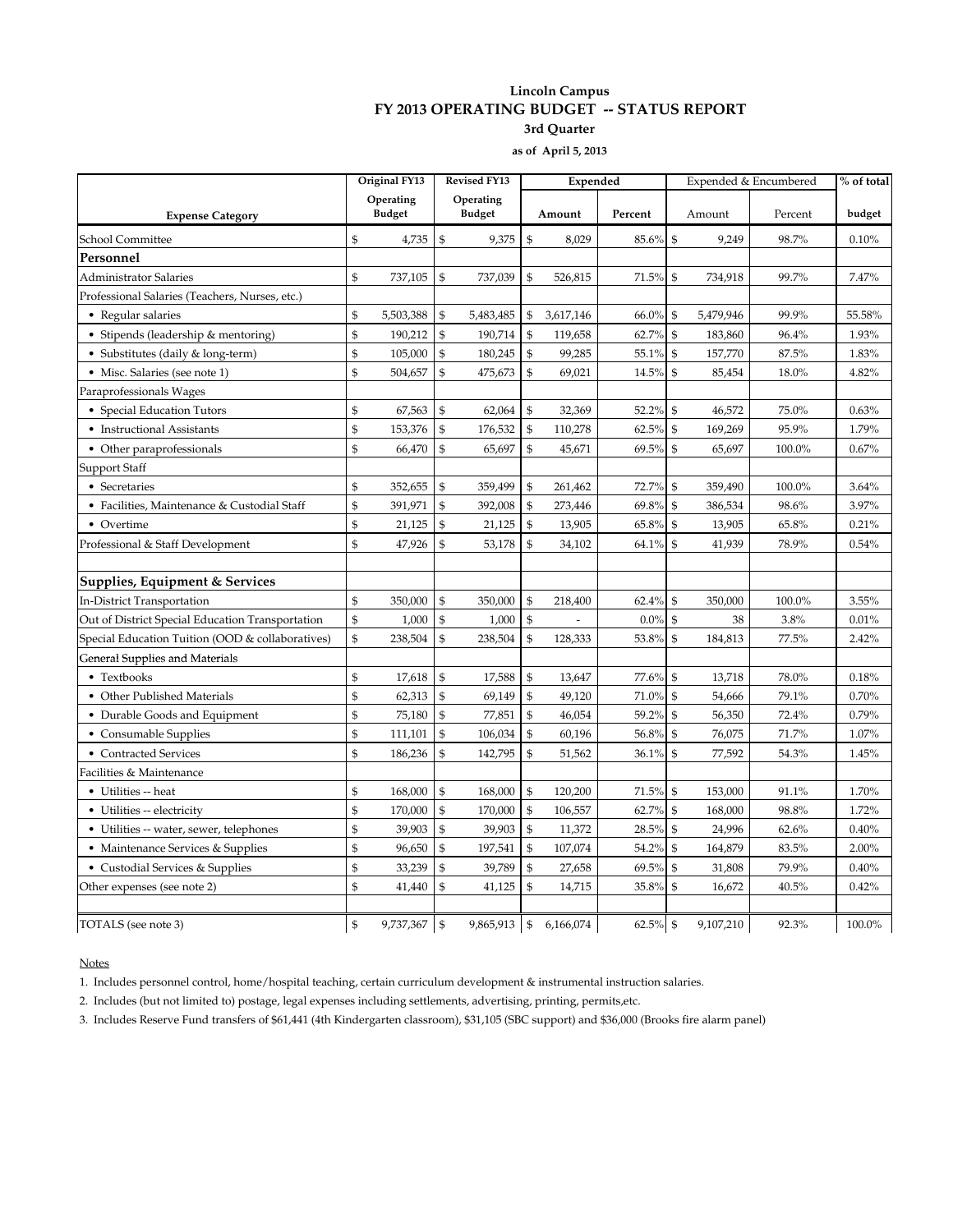#### **Hanscom Campus FY 2013 OPERATING BUDGET -- STATUS REPORT 3rd Quarter**

**as of April 5, 2013**

|                                                  | Original FY13  |               | <b>Revised FY13</b> |               |                | Expended  |             |                | Expended & Encumbered |         |            |
|--------------------------------------------------|----------------|---------------|---------------------|---------------|----------------|-----------|-------------|----------------|-----------------------|---------|------------|
|                                                  | Operating      |               | Operating           |               |                |           |             |                |                       |         |            |
| <b>Expense Category</b>                          | $\$$           | <b>Budget</b> |                     | <b>Budget</b> | $\$$           | Amount    | Percent     | \$             | Amount                | Percent | % of total |
| School Committee                                 |                | 3,850         | \$                  | 3,850         |                | 2,213     | 57.5%       |                | 3,211                 | 83.4%   | 0.03%      |
| Personnel                                        |                |               |                     |               |                |           |             |                |                       |         | $0.00\%$   |
| Administrator Salaries                           | \$             | 671,761       | \$                  | 671,767       | \$             | 477,567   | 71.1%       | \$             | 671,760               | 100.0%  | 5.97%      |
| Professional Salaries (Teachers, Nurses, etc.)   |                |               |                     |               |                |           |             |                |                       |         | $0.00\%$   |
| • Regular salaries                               | \$             | 5,558,986     | \$                  | 5,527,346     | \$             | 3,576,034 | 64.7%       | \$             | 5,420,414             | 98.1%   | 49.12%     |
| • Stipends (leadership & mentoring)              | \$             | 169,817       | $\mathfrak{s}$      | 176,403       | \$             | 109,290   | 62.0%       | \$             | 170,245               | 96.5%   | 1.57%      |
| · Substitutes (daily & long-term)                | $\mathfrak{S}$ | 100,000       | $\mathfrak{s}$      | 105,269       | $\mathfrak{s}$ | 57,854    | 55.0%       | \$             | 75,489                | 71.7%   | 0.94%      |
| • Misc. Salaries (see note 1)                    | \$             | 253,424       | $\mathfrak{s}$      | 326,585       | \$             | 47,088    | 14.4%       | \$             | 61,136                | 18.7%   | 2.90%      |
| Paraprofessionals Wages                          |                |               |                     |               |                |           |             |                |                       |         | $0.00\%$   |
| • Special Education Tutors                       | \$             | 302,446       | \$                  | 340,507       | \$             | 212,731   | 62.5%       | \$             | 322,161               | 94.6%   | 3.03%      |
| • Instructional Assistants                       | $\mathfrak{S}$ | 296,115       | $\mathfrak{s}$      | 327,122       | $\mathcal{S}$  | 192,916   | 59.0%       | \$             | 299,105               | 91.4%   | 2.91%      |
| • Other paraprofessionals ****                   | \$             | 113,370       | \$                  | 118,529       | $\mathbb{S}$   | 83,424    | 70.4%       | $\$$           | 118,528               | 100.0%  | 1.05%      |
| Support Staff                                    |                |               |                     |               |                |           |             |                |                       |         | $0.00\%$   |
| • Secretaries                                    | \$             | 338,390       | \$                  | 341,583       | \$             | 247,109   | 72.3%       | \$             | 341,575               | 100.0%  | 3.04%      |
| • Facilities, Maintenance & Custodial Staff      | \$             | 416,108       | \$                  | 423,143       | \$             | 307,376   | 72.6%       | \$             | 420,893               | 99.5%   | 3.76%      |
| • Overtime                                       | \$             | 16,240        | $\mathfrak{s}$      | 14,740        | $\mathcal{S}$  | 5,529     | 37.5%       | \$             | 5,529                 | 37.5%   | 0.13%      |
| Professional & Staff Development                 | $\mathfrak{S}$ | 49,002        | $\mathfrak{s}$      | 51,301        | $\$$           | 33,441    | 65.2%       | $\mathbb{S}$   | 41,277                | 80.5%   | 0.46%      |
| Employee Benefits & Town Svcs                    | \$             | 1,443,378     | $\mathcal{S}$       | 1,443,753     | \$             | 647,848   | 44.9%       | \$             | 1,385,500             | 96.0%   | 12.83%     |
| Supplies, Equipment & Services                   |                |               |                     |               |                |           |             |                |                       |         | $0.00\%$   |
| In-District Transportation                       |                |               |                     |               |                |           |             |                |                       |         |            |
| Out of District Special Education Transportation | \$             | 93,083        | $\mathfrak{s}$      | 100,033       | $\$$           | 87,374    | 87.3%       | $\mathfrak{s}$ | 95,624                | 95.6%   | 0.89%      |
| Special Education Tuition (OOD & collaboratives) | \$             | 264,987       | $\mathfrak{s}$      | 258,037       | $\mathfrak{s}$ | 192,770   | 74.7%       | $\mathfrak{s}$ | 192,770               | 74.7%   | 2.29%      |
| General Supplies and Materials                   |                |               |                     |               |                |           |             |                |                       |         | $0.00\%$   |
| • Textbooks                                      | \$             | 25,293        | \$                  | 27,725        | \$             | 14,862    | 53.6%       | \$             | 15,555                | 56.1%   | 0.25%      |
| • Other Published Materials                      | \$             | 74,967        | $\mathbf S$         | 82,208        | $\mathcal{S}$  | 52,874    | 64.3%       | \$             | 67,440                | 82.0%   | 0.73%      |
| • Durable Goods and Equipment                    | \$             | 90,153        | $\mathfrak{s}$      | 119,679       | \$             | 75,783    | 63.3%       | $\mathbb{S}$   | 93,365                | 78.0%   | 1.06%      |
| • Consumable Supplies                            | \$             | 116,912       | $\mathfrak{s}$      | 107,141       | $\mathfrak{s}$ | 65,941    | 61.5%       | \$             | 80,173                | 74.8%   | 0.95%      |
| • Contracted Services                            | \$             | 224,292       | $\mathfrak{s}$      | 168,105       | $\mathfrak{s}$ | 74,333    | 44.2%       | \$             | 107,990               | 64.2%   | 1.49%      |
| Facilities & Maintenance                         |                |               |                     |               |                |           |             |                |                       |         | $0.00\%$   |
| • Utilities -- heat                              | \$             | 18,000        | \$                  | 18,000        | $\mathfrak{S}$ | 210       | 1.2%        | \$             | 15,000                | 83.3%   | 0.16%      |
| • Utilities -- electricity                       | $\mathfrak{S}$ | 100,000       | $\mathfrak{s}$      | 100,000       | \$             | 46,621    | 46.6%       | $\mathbb{S}$   | 100,000               | 100.0%  | 0.89%      |
| • Utilities -- water, sewer, telephones          | $\mathfrak{S}$ | 41,279        | $\mathfrak{S}$      | 41,279        | $\mathbf{\$}$  | 20,831    | 50.5%       | \$             | 30,461                | 73.8%   | 0.37%      |
| • Maintenance Services & Supplies                | \$             | 110,830       | $\mathfrak{s}$      | 286,485       | \$             | 128,909   | 45.0%       | \$             | 154,824               | 54.0%   | 2.55%      |
| • Custodial Services & Supplies                  | \$             | 27,244        | \$                  | 33,794        | \$             | 22,578    | 66.8%       | \$             | 26,298                | 77.8%   | 0.30%      |
| Other expenses (see note 2)                      | \$             | 37,403        | $\mathbf S$         | 37,504        | \$             | 12,588    | 33.6%       | \$             | 13,358                | 35.6%   | 0.33%      |
|                                                  |                |               |                     |               |                |           |             |                |                       |         |            |
| TOTALS (see note 3)                              | $\mathfrak{s}$ | 10,957,330    | $\mathfrak{s}$      | 11.251.888    | $\mathsf{I}$   | 6.796.094 | $60.4\%$ \$ |                | 10.329.681            | 91.8%   |            |

Notes

1. Includes personnel control, home/hospital teaching, certain curriculum development & instrumental instruction salaries.

2. Includes (but not limited to) postage, legal expenses including settlements, advertising, printing, permits,etc.

3. Includes two reserve fund transfers totalling \$294,555 to open a fifth Kindergarten classroom and to provide funds for the HMS move prep.